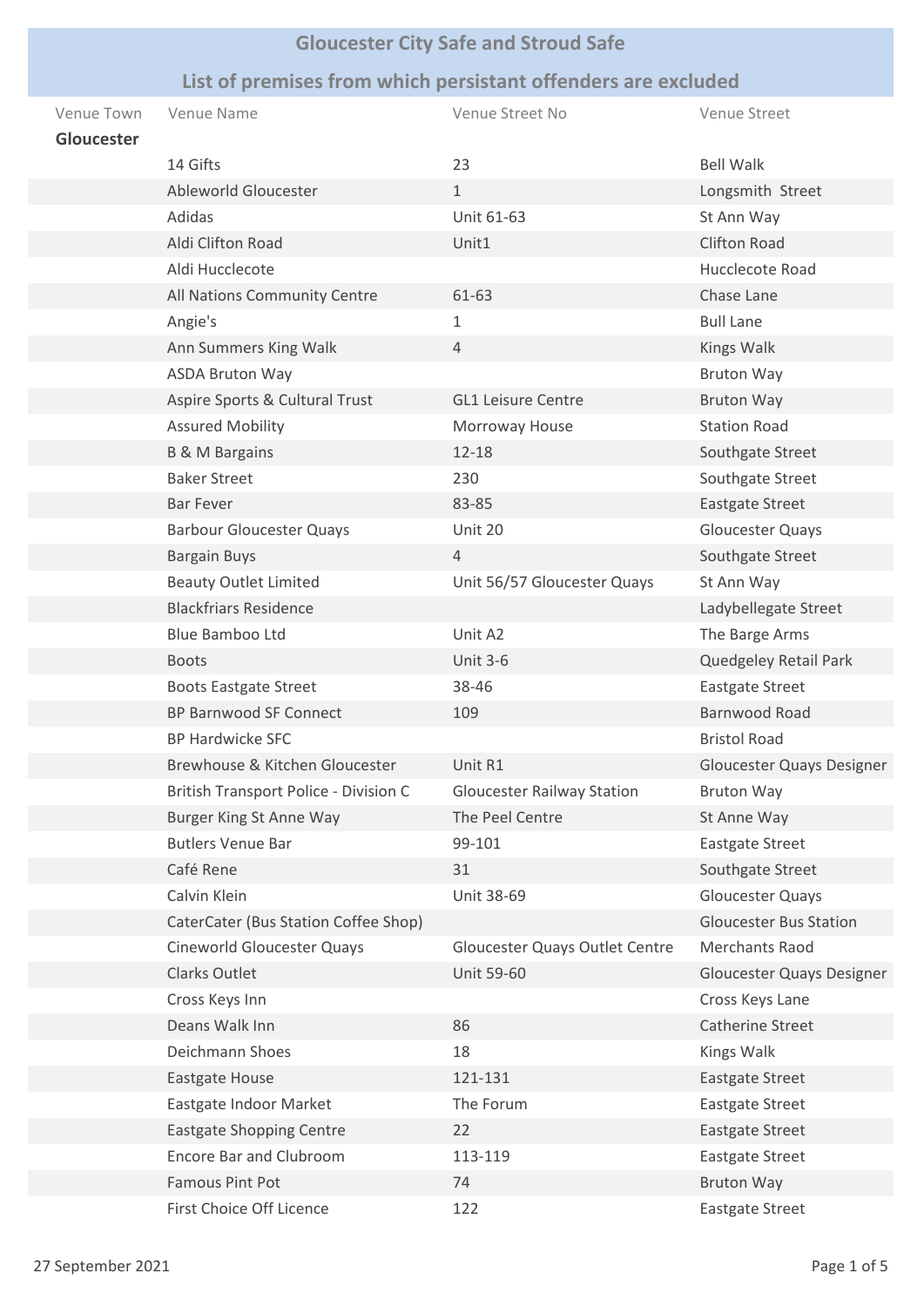| Venue Town | Venue Name                                 | Venue Street No          | Venue Street                    |
|------------|--------------------------------------------|--------------------------|---------------------------------|
|            | <b>First Great Western</b>                 | <b>Bruton Way</b>        |                                 |
|            | <b>Footsteps Counselling Care</b>          | 51                       | <b>Westgate Street</b>          |
|            | Gloucester BID                             | C/O Goodridge Court      | Goodridge Avenue                |
|            | <b>Gloucester Cathedral</b>                | 12                       | College Green                   |
|            | <b>Gloucester City Council</b>             | <b>Herbert Warehouse</b> | The Docks                       |
|            | Gloucester City Council (3GS Project)      | <b>Herbert Warehouse</b> | The Docks                       |
|            | Gloucester Docks Estates Company Ltd       | C/O Gloucester Quays LLP | <b>Management Suite</b>         |
|            | Gloucester Guildhall                       | 23                       | <b>Eastgate Street</b>          |
|            | <b>Gloucester Osteopaths</b>               | 21                       | St John's Lane                  |
|            | Gloucester Quays                           |                          | St Ann Way                      |
|            | <b>Gloucester Rugby Ltd</b>                | Kingsholm Stadium        | Kingsholm Road                  |
|            | <b>Gloucester Shopmobility</b>             | 1                        | Hampden Way                     |
|            | <b>Gloucester Street Pastors</b>           | 22                       | The Gallops                     |
|            | Gloucestershire County Security Ltd        | Unit 20A                 | <b>Morelands Trading Estate</b> |
|            | Go Outdoors Gloucester                     | 98-108                   | <b>Barton Street</b>            |
|            | Greek on The Docks                         | Unit A                   | Merchants Quay                  |
|            | H & M Eastgate Street                      | 28                       | Eastgate Street                 |
|            | H & M St Anne Quay                         | Unit SU02                | St Anne Quay                    |
|            | <b>Hartpury College</b>                    | Hartpury House           |                                 |
|            | Hobbycraft Gloucester                      | The Peel Centre          | St Ann Way                      |
|            | Holland & Barrett St Michael's Buildings 3 |                          | St Michael's Buildings          |
|            | Hugo Boss                                  | Unit 56/57               | Gloucester Quays                |
|            | Iceland Foods The Peel Centre              | 3A                       | The Peel Centre                 |
|            | Iceland Oxbode                             | 34-38                    | Oxbode                          |
|            | Idun Spirit                                | 48                       | <b>Westgate Street</b>          |
|            | Imperial Inn                               | 59                       | Northgate Street                |
|            | <b>JAKK Security</b>                       | 35                       | Crockmead                       |
|            | Jax Bar & Nightclub                        | $5 - 7$                  | <b>Brunswick Road</b>           |
|            | Jolt                                       | 27 Aldate Street         | First Floor                     |
|            | Julian Charles                             | 52-56                    | Southgate Street                |
|            | KFC                                        | Goodridge Avenue         | Quedgeley                       |
|            | <b>KFC Metz Way</b>                        |                          | Eastbrook Road                  |
|            | King's Walk Shopping Centre                | 43                       | <b>Clarence Street</b>          |
|            | Kingsholm Local                            | 55                       | <b>Worcester Street</b>         |
|            | Klass                                      | Unit 12-16 Bell Walk     | <b>Eastgate Centre</b>          |
|            | Levi Gloucester Quays                      | Unit 64                  | Gloucester Quays Designer       |
|            | Liquid & Diva                              | 141                      | <b>Eastgate Street</b>          |
|            | Marks & Spencer Eastgate Street            | $12 - 18$                | <b>Eastgate Street</b>          |
|            | Marks & Spencer Outlet                     | Unit 54                  | St Anns Way                     |
|            | Matalan Gloucester                         | The Olympus Centre       | 2 Olympus Park                  |
|            | McColls (Branch 5987)                      | Unit B - The Barge Arm   | The Docks                       |
|            | Mcdonalds (Barnwood/Hardwick)              |                          | Northbrook Road                 |
|            | McDonald's Bristol Road                    | 337                      | <b>Bristol Road</b>             |
|            | McDonalds St Oswald's Retail Park          | St Oswald's Retail Park  | Gavel Way                       |
|            | McDonald's Westgate Street                 | $20 - 22$                | Westgate Street                 |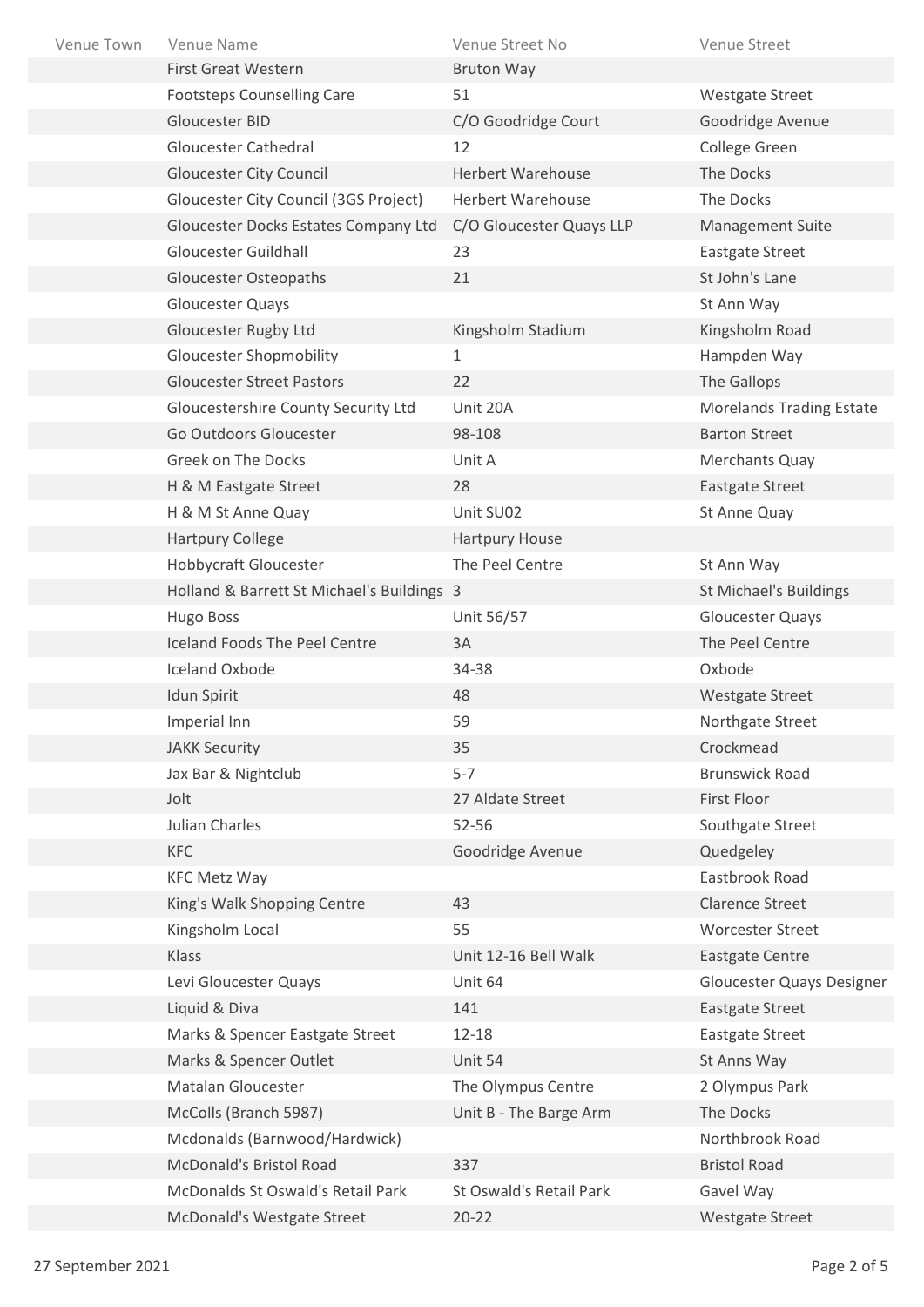| Venue Town | Venue Name                                   | Venue Street No                  | Venue Street                    |
|------------|----------------------------------------------|----------------------------------|---------------------------------|
|            | Museum of Gloucester                         |                                  | <b>Brunswick Road</b>           |
|            | National Waterways Museum                    |                                  | <b>Llanthony Warehouse</b>      |
|            | <b>Next Peel Centre</b>                      | Unit 6D                          | Peel Centre                     |
|            | Nike Retail Gloucester Quays                 | Unit 10-12 Gloucester Quays Outl | St Ann Way                      |
|            | Northend Vaults                              | 86                               | Northgate Street                |
|            | One Below                                    | $4 - 6$                          | <b>Eastgate Street</b>          |
|            | One Eyed Jacks                               | 136                              | <b>Barton Street</b>            |
|            | Paddy Power                                  | 11                               | Southgate Street                |
|            | Peacocks                                     | 31-33                            | Northgate Street                |
|            | Pearlbury Properties Ltd                     | Railway House                    | <b>Bruton Way</b>               |
|            | Peppers Café                                 | $\overline{2}$                   | <b>Bull Lane</b>                |
|            | Portivo Lounge                               | Unit 106-107                     | <b>Gloucester Quays</b>         |
|            | <b>Poundland Bell Walk</b>                   | $4 - 10$                         | <b>Bell Walk</b>                |
|            | Primark Eastgate Street                      | 53                               | <b>Eastgate Street</b>          |
|            | Radley London                                | Unit 34                          | Gloucester Quays Outlet         |
|            | River Island Ltd                             | 32                               | Kings Walk                      |
|            | Royal Oak Hungry Horse                       |                                  | Hucclecote Road                 |
|            | Sainsbury's Barton Street                    | 227                              | <b>Barton Street</b>            |
|            | Sainsbury's Northgate Street                 | 63-69                            | Northgate Street                |
|            | Saintbridge Sport Centre                     |                                  | Painswick Road                  |
|            | Savers Health & Beauty Northgate Stree 37-39 |                                  | Northgate Street                |
|            | Shakes 2Go                                   | 57                               | <b>Westgate Street</b>          |
|            | Skechers                                     | Unit4                            | Gloucester Quays                |
|            | Soldiers of Gloucestershire Museum           | <b>Custom House</b>              | 31 Commercial Road              |
|            | Sports Direct Northgate Street               | $22 - 26$                        | Northgate Street                |
|            | Stagecoach West                              | 37-41                            | <b>Clarence Street</b>          |
|            | <b>Station Hotel</b>                         |                                  | <b>Bruton Way</b>               |
|            | <b>Sterling Security Solutions Ltd</b>       | Unit 31                          | <b>Morelands Trading Estate</b> |
|            | Superdrug Kings Walk                         | $10 - 12$                        | Kings Walk                      |
|            | Sword Inn                                    | 43-45                            | <b>Westgate Street</b>          |
|            | Tank                                         | $12 - 16$                        | Llanthony Road                  |
|            | Teague's Bar                                 | 48                               | Kingsholm Road                  |
|            | Tesco                                        |                                  | St Oswalds Road                 |
|            | <b>Tesco Express Grosvenor House</b>         | $1 - 4$                          | <b>Grosvenor House</b>          |
|            | Tesco Express London Road                    |                                  | London Road                     |
|            | <b>Tesco Express Southgate Street</b>        |                                  | Southgate Street                |
|            | The Abbey                                    | 53                               | Northgate Street                |
|            | The Body Shop                                | 17                               | <b>Eastgate Street</b>          |
|            | The Butterfly Hut                            |                                  | <b>Trier Way</b>                |
|            | The Candle Tree                              | $\overline{4}$                   | <b>College Street</b>           |
|            | The Carlton Club                             | Carlton House                    | London Road                     |
|            | The Chambers                                 | 27                               | St Aldate Street                |
|            | The Cider Tree at the Coach and Horses 2-4   |                                  | <b>St Catherine Street</b>      |
|            | The Club at Tuffley Park CiC                 |                                  | <b>Tuffley Avenue</b>           |
|            | The Dick Whittington                         | 100                              | Westgate Street                 |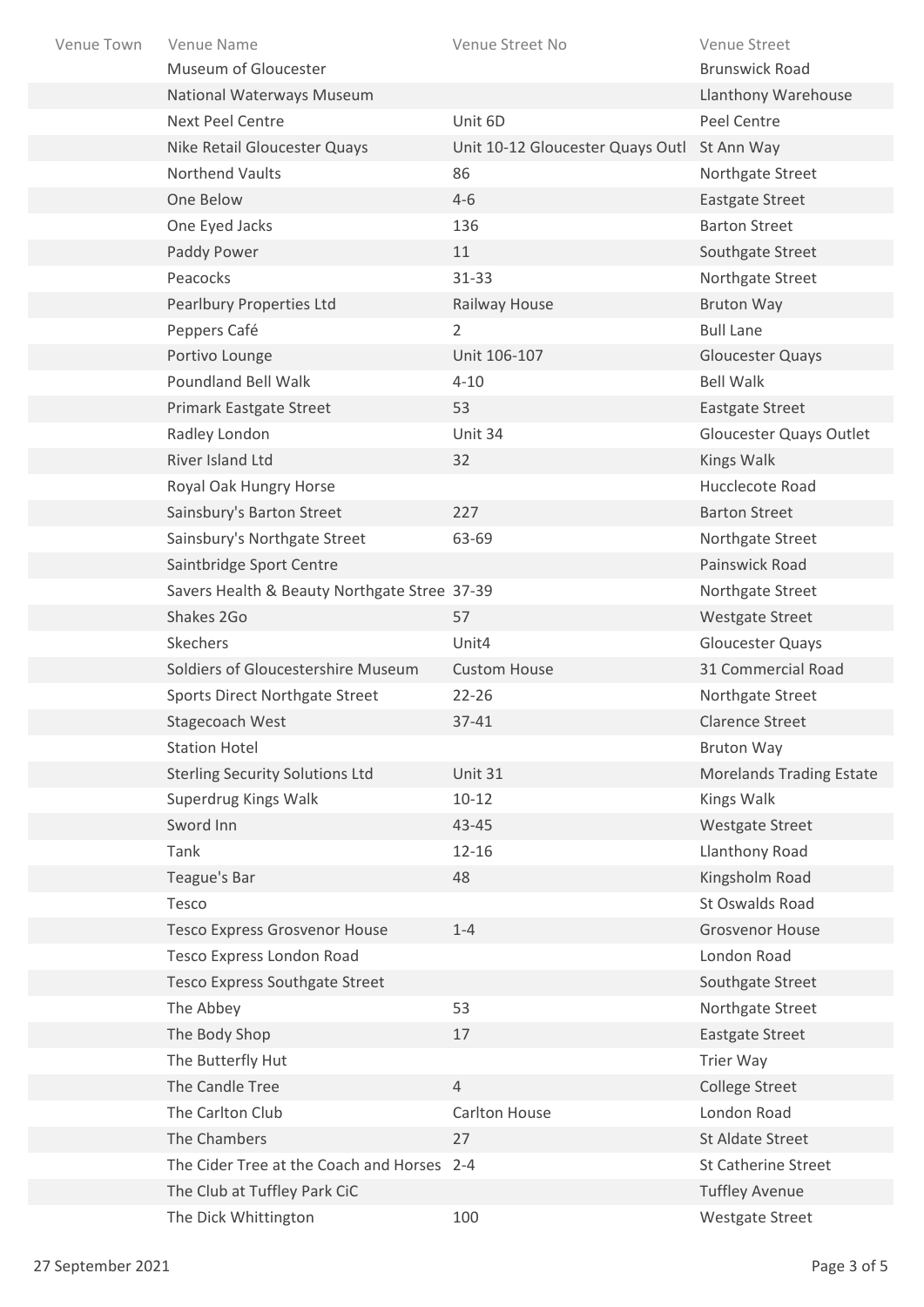| Venue Town     | Venue Name                          | Venue Street No       | Venue Street                    |
|----------------|-------------------------------------|-----------------------|---------------------------------|
|                | The Doctors                         | 61-63                 | <b>Eastgate Street</b>          |
|                | The Entertainer                     | 38                    | Kings Walk                      |
|                | The Fountain Inn                    | 53                    | <b>Westgate Street</b>          |
|                | The Fragrance Shop Gloucester Quays |                       | Gloucester Quays Outlet         |
|                | The Fragrance Shop Kings Walk       | 23                    | Kings Walk                      |
|                | The Gate                            | 112                   | <b>Eastgate Street</b>          |
|                | The Lord High Constable of England  | Llanthony Warehouse   | Llanthony Road                  |
|                | The Music Works                     | <b>Kings House</b>    | 27 Aldate Street                |
|                | The New Gloucester Antique Centre   | 26                    | Westgate Street                 |
|                | The New Inn                         | 16                    | Northgate Street                |
|                | The North Face                      | 28-29                 | <b>Gloucester Quays</b>         |
|                | The Perfume Shop                    | 17                    | Kingswalk Shopping Centre       |
|                | The Regal                           |                       | St Aldate Street                |
|                | The Treddy                          | 85                    | <b>High Street</b>              |
|                | TK Maxx                             | $13 - 23$             | Northgate Street                |
|                | Top Q Snooker Club                  | 9                     | Southbrook Road                 |
|                | VRXPERIENCE                         | 37-39                 | Southgate Street                |
|                | Waterstones Ltd.                    | $13 - 15$             | <b>Eastgate Street</b>          |
|                | WH Smith                            | $41 - 45$             | Eastgate Street                 |
|                | <b>Whitesmith's Arms</b>            | 81                    | Southgate Street                |
|                | Wilko Retail Ltd                    | 78-84                 | Northgate Street                |
|                | Yanto's Pancake House               | $6 - 8$               | The Oxbode                      |
|                | Young Gloucestershire               | The Old Dock Office   | <b>Commercial Road</b>          |
|                | Zwings                              | Unit $6/E1$           | <b>Mooreland Trading Estate</b> |
| Gloucestershir |                                     |                       |                                 |
|                | Shell Oldbury                       |                       | Westend Roundabout              |
| <b>Stroud</b>  |                                     |                       |                                 |
|                | Aldi Stroud                         |                       | <b>Bath Road</b>                |
|                | <b>Boots Stroud</b>                 | 57                    | <b>High Street</b>              |
|                | Cardzone                            | 58                    | <b>High Street</b>              |
|                | Clockhouse Veterinary Hospital      |                       | Wallbridge                      |
|                | Coach & Horses                      | 260                   | Westward Road                   |
|                | Co-op Slad Road                     | 16                    | Slad Road                       |
|                | Curio Lounge                        | $9 - 11$              | King Street                     |
|                | Galgos Latino                       | The Greyhound         | <b>Gloucester Street</b>        |
|                | <b>Holland and Barrett Stroud</b>   | 15                    | <b>High Street</b>              |
|                | <b>Home Bargains</b>                | Unit 2                | Merry Walks Centre              |
|                | <b>Iceland Foods Union Street</b>   | <b>Unit 10</b>        | <b>Union Street</b>             |
|                | Jojo Maman Bebe                     | Unit 30               | Five Valleys Shopping Cent      |
|                | Jrool Bars & Kitchen                | 12                    | <b>Union Street</b>             |
|                | Lily & Me                           | 21                    | <b>High Street</b>              |
|                | M & Co                              | $\overline{2}$        | King                            |
|                | <b>McDonald's Merrywalks</b>        | Merrywalks            |                                 |
|                | Merrywalks Shopping Centre          |                       | King Street                     |
|                | Museum in the Park                  | <b>Stratford Park</b> | <b>Stratford Road</b>           |